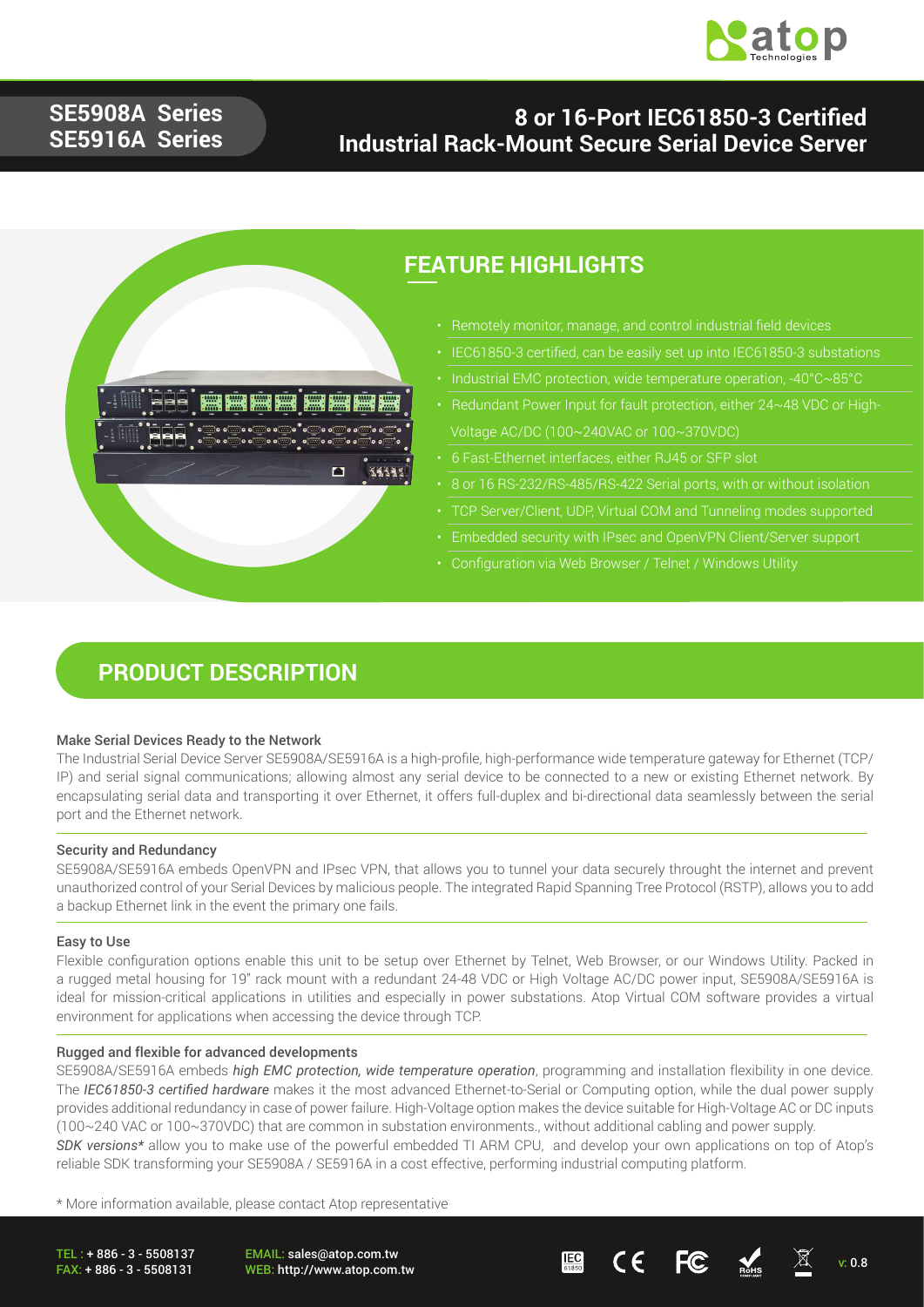

 $\begin{array}{ccccc} \mathbf{E} & \mathbf{C} & \mathbf{C} & \mathbf{C} & \mathbf{C} & \mathbb{R}^{H.S.} & \mathbb{R} & \mathbb{R}^{H.S.} \end{array}$ 

## **SPECIFICATIONS**

| <b>Technical Specifications</b>                                                                 |                                                                                                                                       |
|-------------------------------------------------------------------------------------------------|---------------------------------------------------------------------------------------------------------------------------------------|
| Model Name                                                                                      | SE5908A (8-ports)<br>SE5916A (16-ports)                                                                                               |
| <b>Network interface</b>                                                                        |                                                                                                                                       |
| Speed                                                                                           | IEEE 802.3 10BaseT<br>IEEE 802.3u 100BaseT(X) - RJ45 version<br>IEEE 802.3u 100Base-FX - SFP version                                  |
| Connector ports                                                                                 | RJ45 x 6 (RJ45 version)<br>SFP x 6 (SFP version)                                                                                      |
| <b>Serial Interface</b>                                                                         |                                                                                                                                       |
| Connector                                                                                       | D-Sub9 (DB models, supporting only 5-pin RS-232 mode) or<br>5.08mm 5-Pin Terminal block (TB Models)                                   |
| Ports                                                                                           | 8 (SE5908A) or 16 (SE5916A)                                                                                                           |
| Mode                                                                                            | RS-232/422/485 Software selectable                                                                                                    |
| Serial port isolation                                                                           | 3 kV isolation (SiS version only)                                                                                                     |
| <b>Baud Rate</b>                                                                                | $1,200 \sim 921,600$ bps software selectable                                                                                          |
| Parity                                                                                          | None, Odd, Even, Mark, Space                                                                                                          |
| Data Bits                                                                                       | 5, 6, 7, 8 software selectable                                                                                                        |
| <b>Stop Bits</b>                                                                                | 1, 2 software selectable                                                                                                              |
| Flow Control                                                                                    | None, Xon/Xoff, RTS/CTS (RS-232 only)                                                                                                 |
| <b>Power</b>                                                                                    |                                                                                                                                       |
| Input Voltage                                                                                   | Redundant 24-48 VDC or<br>Redundant 100-240 VAC/ 100-370 VDC (HV Series)                                                              |
| Input Current                                                                                   | 0.73 A @ 24 VDC<br>0.35 A @ 100 VAC<br>0.20 A @ 100 VDC                                                                               |
| Power Consumption                                                                               | Approximately 20 W                                                                                                                    |
| Power Redundancy                                                                                | Yes                                                                                                                                   |
| Connector                                                                                       | 10-Pin Terminal Block                                                                                                                 |
| <b>Reverse Polarity Protection</b>                                                              | Yes                                                                                                                                   |
| <b>Physical Characteristics</b>                                                                 |                                                                                                                                       |
| Housing<br>Dimension ( $W \times H \times D$ )<br>Weight<br>Installation<br><b>Reset Button</b> | IP30 SPCC housing<br>440.6 x 44 x 309 mm (1U Rack-mount)<br>4 kg<br>19" Rack mount (Rack-mount kit included)<br>Yes                   |
| <b>Environmental Limits</b>                                                                     |                                                                                                                                       |
| <b>Operating Temperature</b><br>Storage Temperature<br>Ambient Relative Humidity                | $-40^{\circ}$ C $\sim$ 85°C (-40°F $\sim$ 185°F)<br>$-40^{\circ}$ C $\sim$ 85°C (-40°F $\sim$ 185°F)<br>5%~95%, 55°C (Non-condensing) |

TEL : + 886 - 3 - 5508137 FAX: + 886 - 3 - 5508131

EMAIL: sales@atop.com.tw<br>WEB: http://www.atop.com.tw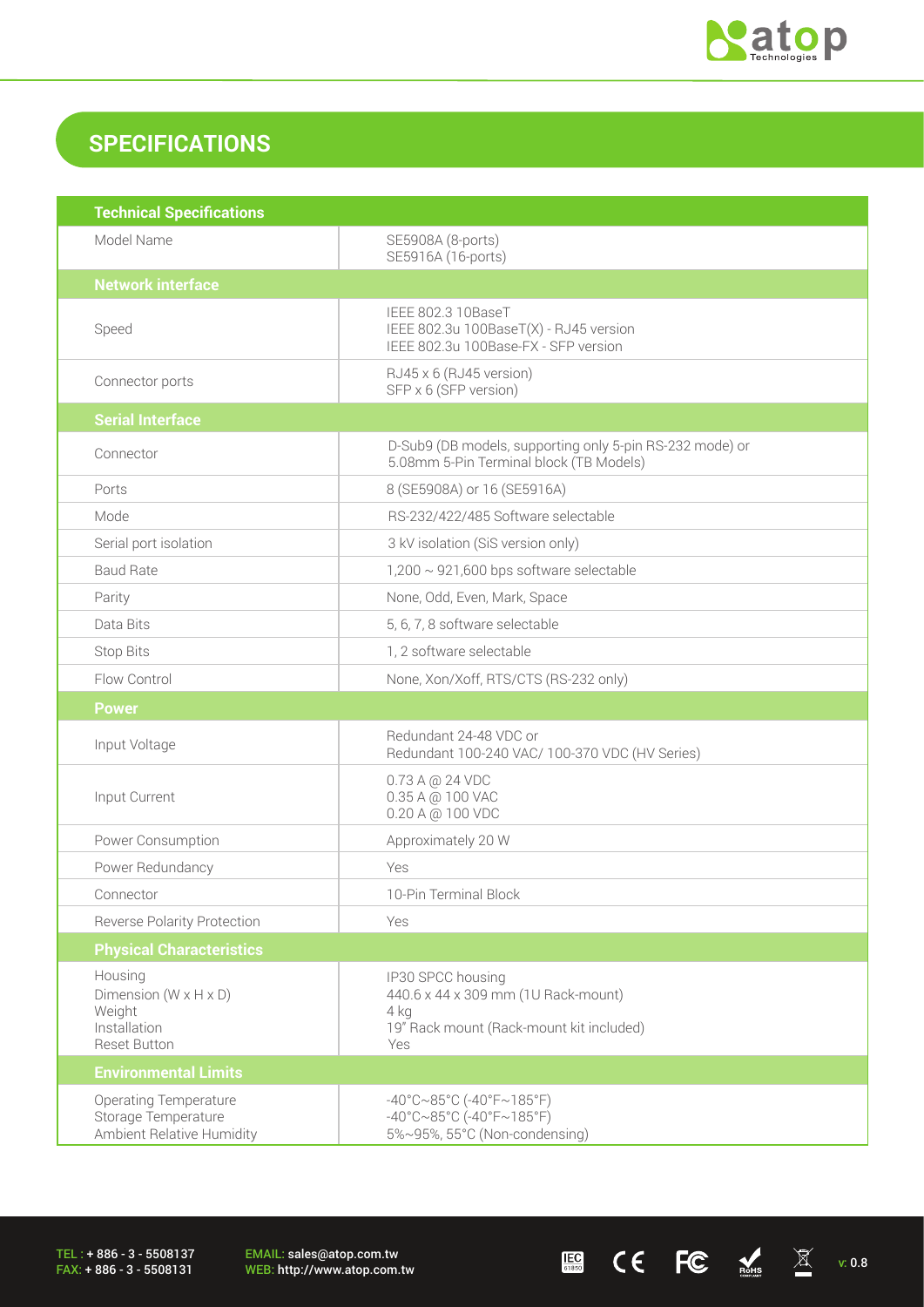

| Sofware           |                                                                                                                                                                                                                                                     |
|-------------------|-----------------------------------------------------------------------------------------------------------------------------------------------------------------------------------------------------------------------------------------------------|
| Protocols         | IPv4, ICMP, TCP, UDP, DHCP Client, SNMPv1, v2c, v3, HTTP, HTTPS, Telnet,<br>RFC2217, 802.1D-2004 RSTP, Security through OpenVPN Client/Server and<br>IPsec (host-to-host or host-to-side) with up to 37.9Mbps VPN throughput,<br>PPTP, and SMTP/TLS |
| Configuration     | Atop Management Utility, Web UI, Telnet, Console                                                                                                                                                                                                    |
| VirtualCOM        | Windows/Linux redirection software                                                                                                                                                                                                                  |
| <b>Link Modes</b> |                                                                                                                                                                                                                                                     |
| <b>TCP Client</b> | Single destination or VirtualCOM                                                                                                                                                                                                                    |
| <b>TCP Server</b> | 4 Connections; VirtualCOM or reverse Telnet                                                                                                                                                                                                         |
| <b>UDP</b>        | Up to 4 Ranges IP                                                                                                                                                                                                                                   |

## **DIMENSIONS & LAYOUT**



EMAIL: sales@atop.com.tw WEB: http://www.atop.com.tw v: 0.8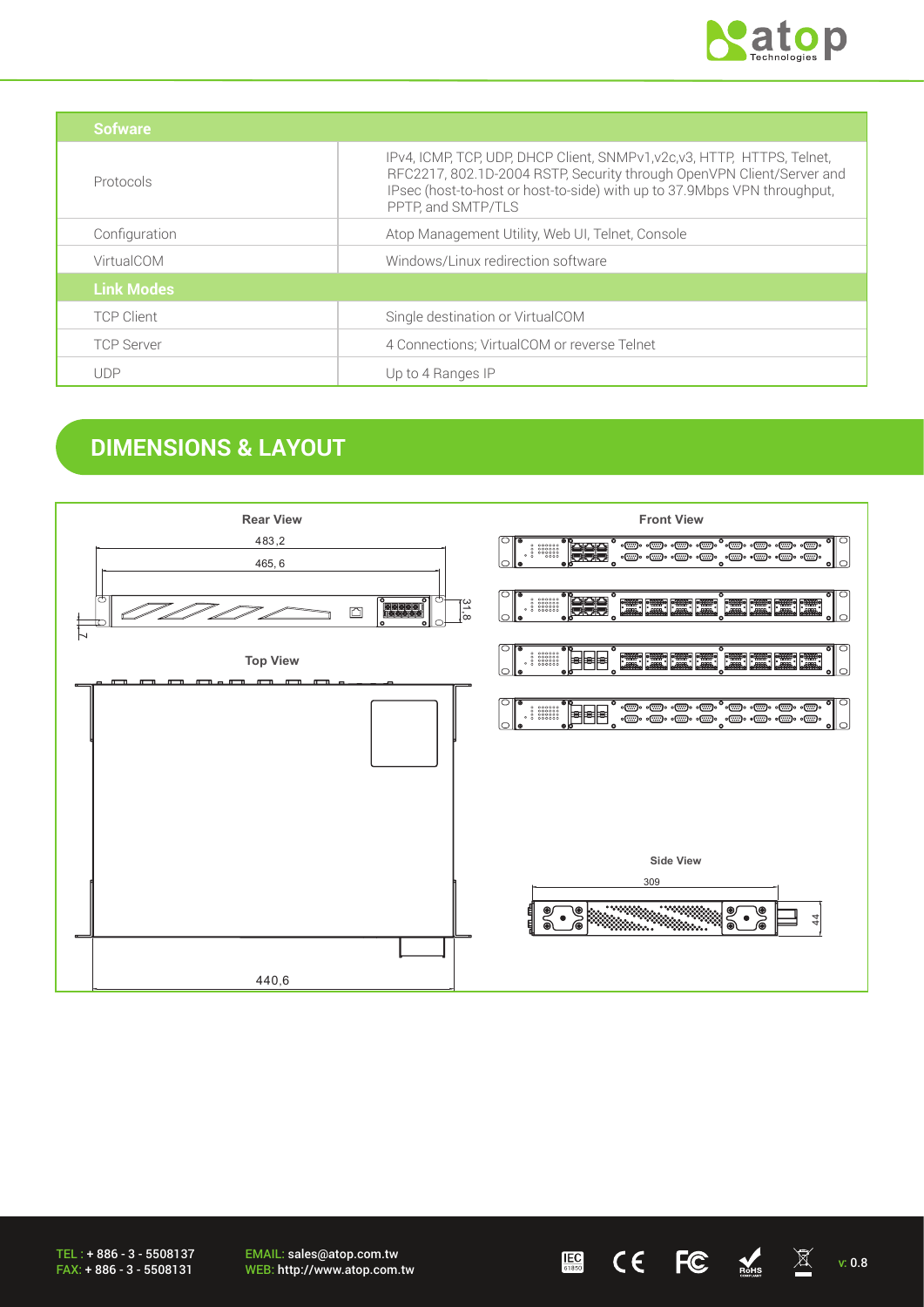

 $\underline{\mathbb{E}}$  (  $\overline{\mathbb{E}}$   $\overline{\mathbb{E}}$   $\overline{\mathbb{E}}$   $\overline{\mathbb{E}}$   $\overline{\mathbb{E}}$   $\mathbb{E}$   $\overline{\mathbb{E}}$   $\mathbb{E}$   $\overline{\mathbb{E}}$   $\mathbb{E}$   $\mathbb{E}$   $\mathbb{E}$   $\overline{\mathbb{E}}$   $\mathbb{E}$   $\mathbb{E}$   $\overline{\mathbb{E}}$   $\mathbb{E}$   $\mathbb{E}$   $\overline{\mathbb{E}}$   $\overline{\math$ 

# **REGULATORY APPROVALS**

| <b>Regulatory Approvals</b>           |                                                                                                                                                          |                                                                                               |                                                                                                               |                                                 |
|---------------------------------------|----------------------------------------------------------------------------------------------------------------------------------------------------------|-----------------------------------------------------------------------------------------------|---------------------------------------------------------------------------------------------------------------|-------------------------------------------------|
| Safety                                | EN 61010-2-201                                                                                                                                           |                                                                                               |                                                                                                               |                                                 |
| <b>EMC</b>                            | FCC Part 15, Subpart B, Class B, EN 55032, Class B, EN 61000-6-2 Class B, EN 61000-3-2,<br>EN 61000-3-3, EN 55024, EN 61000-6-4, IEC 61850-3 / IEEE 1613 |                                                                                               |                                                                                                               |                                                 |
| <b>Test</b>                           | <b>Value</b><br><b>Level</b><br><b>Item</b>                                                                                                              |                                                                                               |                                                                                                               |                                                 |
| IEC 61000-4-2                         | <b>ESD</b>                                                                                                                                               | Contact Discharge<br>Air Discharge                                                            | ±8kV<br>±15kV                                                                                                 | 4<br>$\overline{\mathcal{A}}$                   |
| IEC 61000-4-3                         | <b>RS</b>                                                                                                                                                | Radiated (enclosure)                                                                          | 10 V/m                                                                                                        | 3                                               |
| IEC 61000-4-4                         | EFT                                                                                                                                                      | <b>AC Power Port</b><br>DC Power Port<br>Signal Port                                          | ±4.0KV<br>±4.0KV<br>±4.0KV                                                                                    | 4<br>4<br>$\overline{4}$                        |
| IEC 61000-4-5                         | Surge                                                                                                                                                    | <b>AC Power Port</b><br><b>AC Power Port</b><br>DC Power Port<br>DC Power Port<br>Signal Port | Line-to Line±2.0KV<br>Line-to Earth±4.0KV<br>Line-to Line±1.0KV<br>Line-to Earth±2.0KV<br>Line-to Earth±2.0KV | 4<br>$\overline{4}$<br>3<br>3<br>$\overline{4}$ |
| IEC 61000-4-6                         | CS                                                                                                                                                       | <b>AC Power Port</b><br>DC Power Port<br>Signal Port                                          | 10 V rms                                                                                                      | 3                                               |
| IEC 61000-4-8                         | PFMF                                                                                                                                                     | Enclosure                                                                                     | 100 A/m                                                                                                       | 5                                               |
| IEC 61000-4-10                        | Damped Oscillato-<br>ry Magnetic Field                                                                                                                   | Enclosure                                                                                     | 100 A/m                                                                                                       | 5                                               |
| IEC 61000-4-11                        | <b>DIP</b>                                                                                                                                               | <b>AC Power Port</b>                                                                          | L.                                                                                                            | $\overline{a}$                                  |
| IEC 61000-4-12                        | Damped<br>Oscillatory                                                                                                                                    | <b>AC Power Port</b><br>Signal Port                                                           | 2.5 KV common, 1 KV differential<br>2.5 KV common, 1 KV differential                                          | 3<br>3                                          |
| Shock<br>Drop (Freefall)<br>Vibration | MIL-STD-810F Method 516.5<br>MIL-STD-810F Method 516.5<br>MIL-STD-810F Method 514.5 C1 & C2                                                              |                                                                                               |                                                                                                               |                                                 |
| RoHS II                               | Yes                                                                                                                                                      |                                                                                               |                                                                                                               |                                                 |
| <b>MTBF</b>                           | SE5916A-6SFP-Sis-HV: 9.18 years; SE5916A-6SFP-Sis: 8.63 years                                                                                            |                                                                                               |                                                                                                               |                                                 |
| Warranty                              | 5 years                                                                                                                                                  |                                                                                               |                                                                                                               |                                                 |